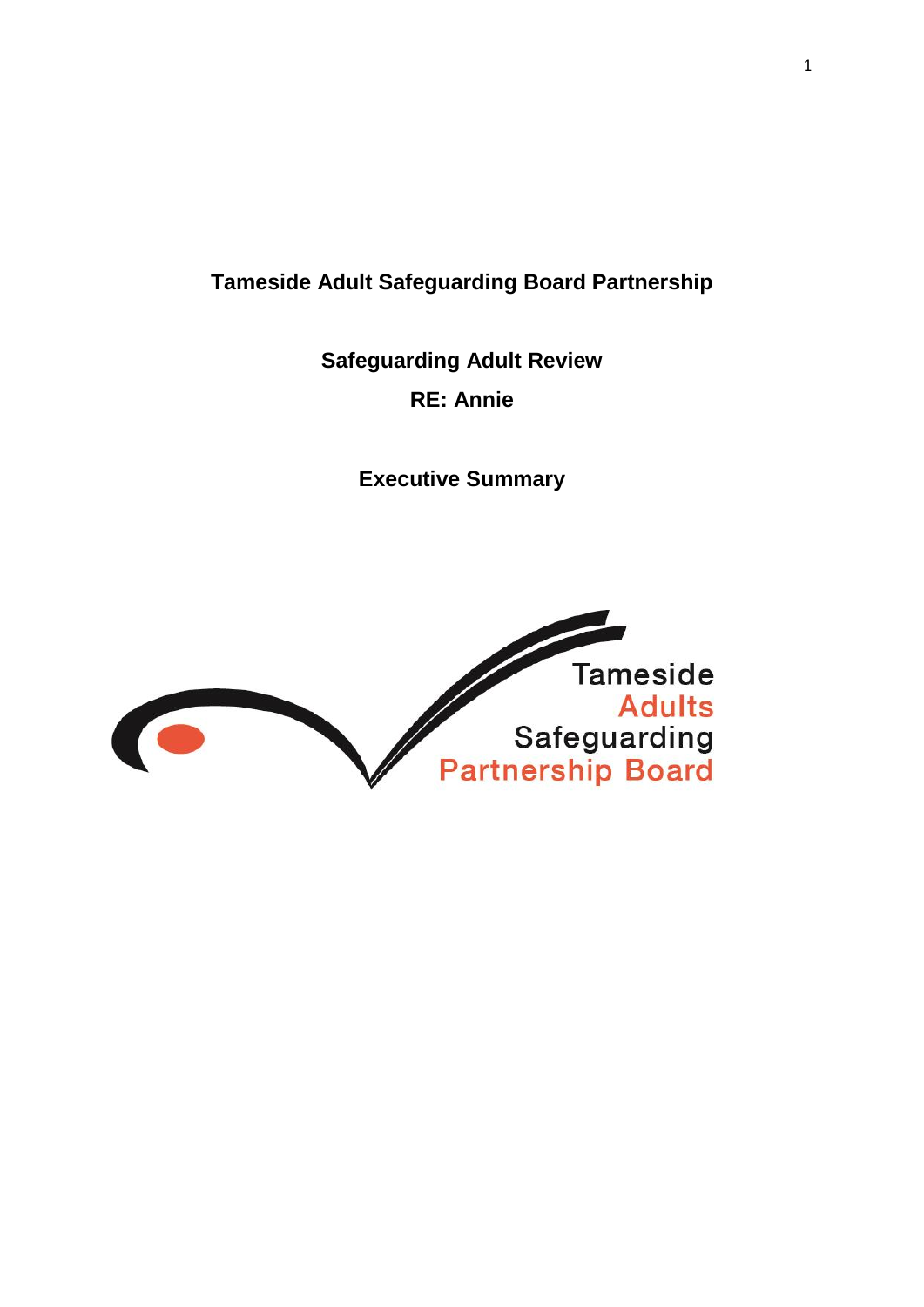| <b>Contents</b>                      | Page number |
|--------------------------------------|-------------|
| 1. Introduction                      |             |
| 2. Terms of Reference of Review      | 3           |
| 3. Timescales                        |             |
| 4. Family and background information |             |
| 5. Analysis                          |             |
| 6. Overall support offered           |             |
| 7. Communication                     | 5           |
| 8. Record Holding                    | 5           |
| 9. Discharge Planning Processes      | 6           |
| 10. Systems for Sharing Information  | 6           |
| 11. Good Practice                    | 6           |
| 12. Learning                         | 6           |
| 13. Recommendations                  |             |
| 14. Conclusion                       |             |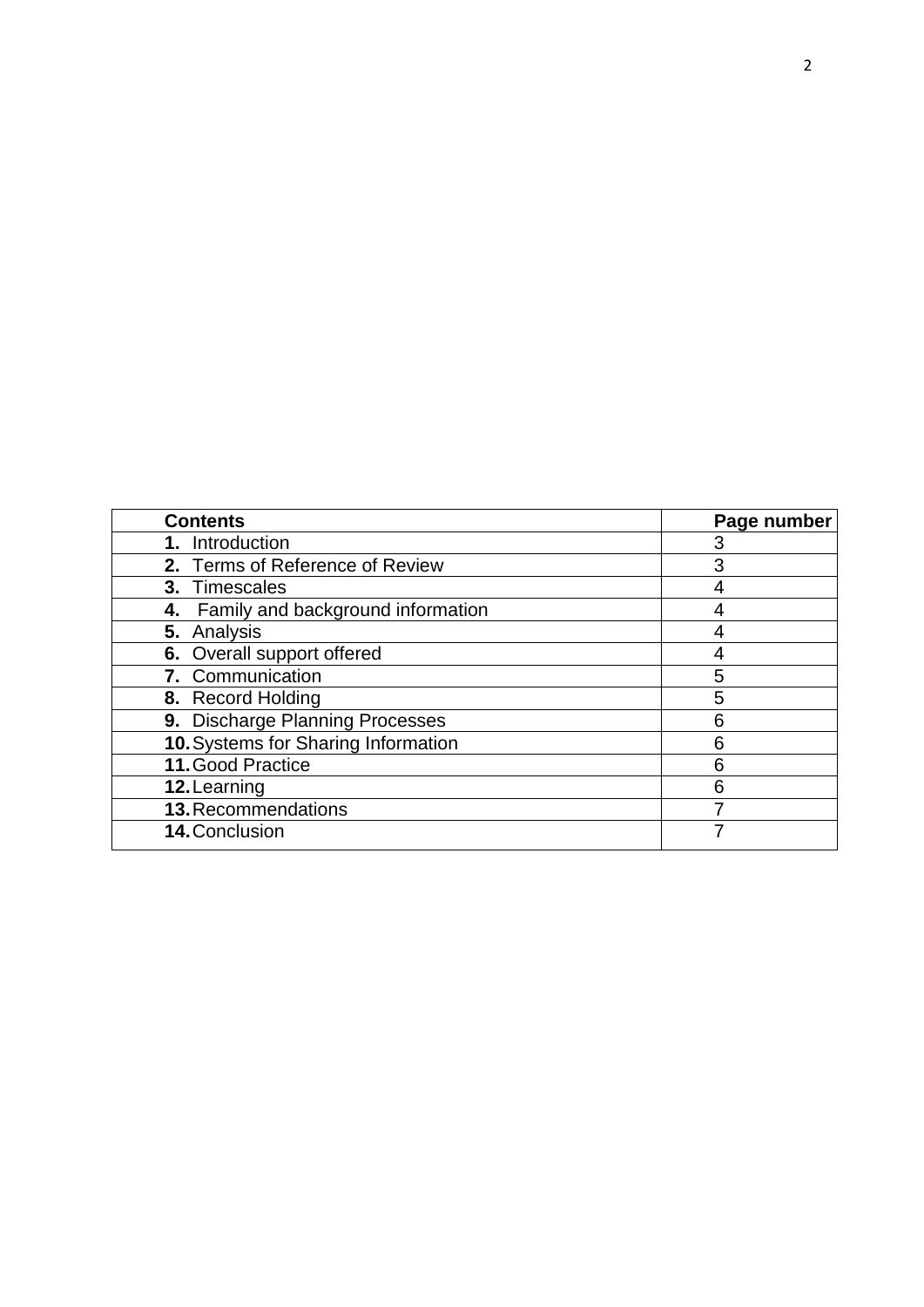### **1. Introduction**

Section 44 of the Care Act 2014 stipulates that the Safeguarding Adult Board (SAB) has a responsibility to authorise the commissioning of a Safeguarding Adults Review (SAR). A review is required to be undertaken if the Board considers that there is significant learning to be gained across partner agencies.

Annie was an 84 year old lady who died from natural causes in hospital in Tameside in 2019. Request was made to Tameside Adult Safeguarding Partnership Board (TASPB) after some concerns were raised about the standard of care which Annie received in the final part of her life as to whether the criteria for consideration for a Safeguarding Adult Review had been met. A multi-agency panel reviewed information held by agencies who cared for Annie and decision was made that it was evident that lessons could be learnt about the care received by Annie.

# **2. Terms of Reference of Review**

The review team agreed that the following elements needed to have further scrutiny so that learning could be made. These elements are:

- Record holding
- Communication
- Systems for sharing information
- Defensible decision making
- Discharge planning

The Review Panel was agreed by the Learning and Accountability Principle. The role of review panel members was to:

- **•** Manage the process
- Interview practitioners involved
- Ensure learning is drawn from the case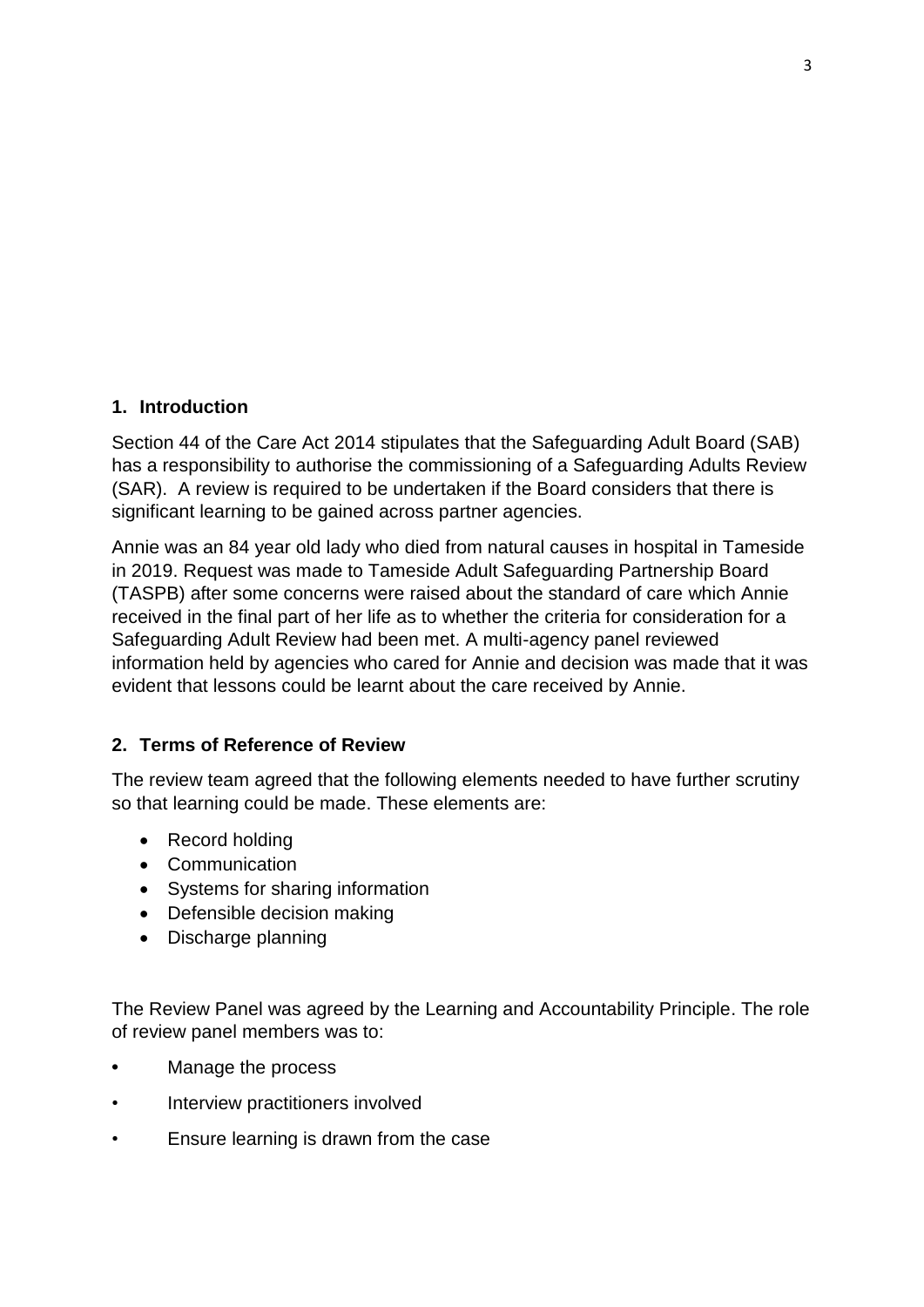# **3. Timescales**

The decision was made that there would be a three month timescale for the completion of this review. In May 2020 the decision had been made by the Learning and Accountability Principle that the case did not meet the criteria for a SAR. It became evident, however, that further concerns had been raised which had not been shared with the Learning and Accountability Group at its earlier meeting. A second review of new information recognised that the criteria for a SAR had been met. Given that there had been a significant amount of information gathered about the concerns for the care of Annie, the decision was made that this was of sufficient quantity and quality for a SAR to be completed. The usual processes for gathering of information as well as practitioner event had already been undertaken by multi agency teams through other processes. It was therefore, agreed that the review would be complete within a three month period.

### **4. The Family and Background Information**

Annie had been diagnosed with multiple sclerosis for a significant period prior to the time of this review. She lived in her own home. Annie was immobile and required some assistance with her daily living needs. A full care package was in place to meet her needs with attendance from carers, the district nursing service twice weekly. The care package had been in place for a significant period of time.

In March 2019 Annie's condition deteriorated and she was taken to a hospital outside of Tameside. After one month she was transferred back to the local hospital from where she was discharged back to her home for a very short period of time and then required admission to a nursing home. Her condition deteriorated again and she was readmitted to the hospital where she sadly died some days later. Cause of death at that time was believed to be aspiration pneumonia.

#### **5. Analysis**

Guided by the terms of reference for this review specific themes emerged following a systematic analysis of all the available information and with the review steering group. Exploration of each theme enabled rigorous examination of practice and identification of opportunities to improve multi agency adult safeguarding practice in Tameside.

#### **6. Overall quality of support offered to Annie and family by agencies**.

The Safeguarding Adult Review provides a significantly small insight into the overall care which Annie had received over the many years in which she had been receiving support from services and there was little information gained which would enable an overall opinion as to the quality of care overall which the family had received.

It is evident, however, that in the last three months of Annie's life the overall quality of care fell below a good standard. A key factor identified was that because respective services had been involved in her care for such a long period of time that there was belief by practitioners that they knew Annie so well and inadvertently carried out her care needs without consideration that those needs were potentially changing. There were no regular meetings to discuss and reassess her plan of care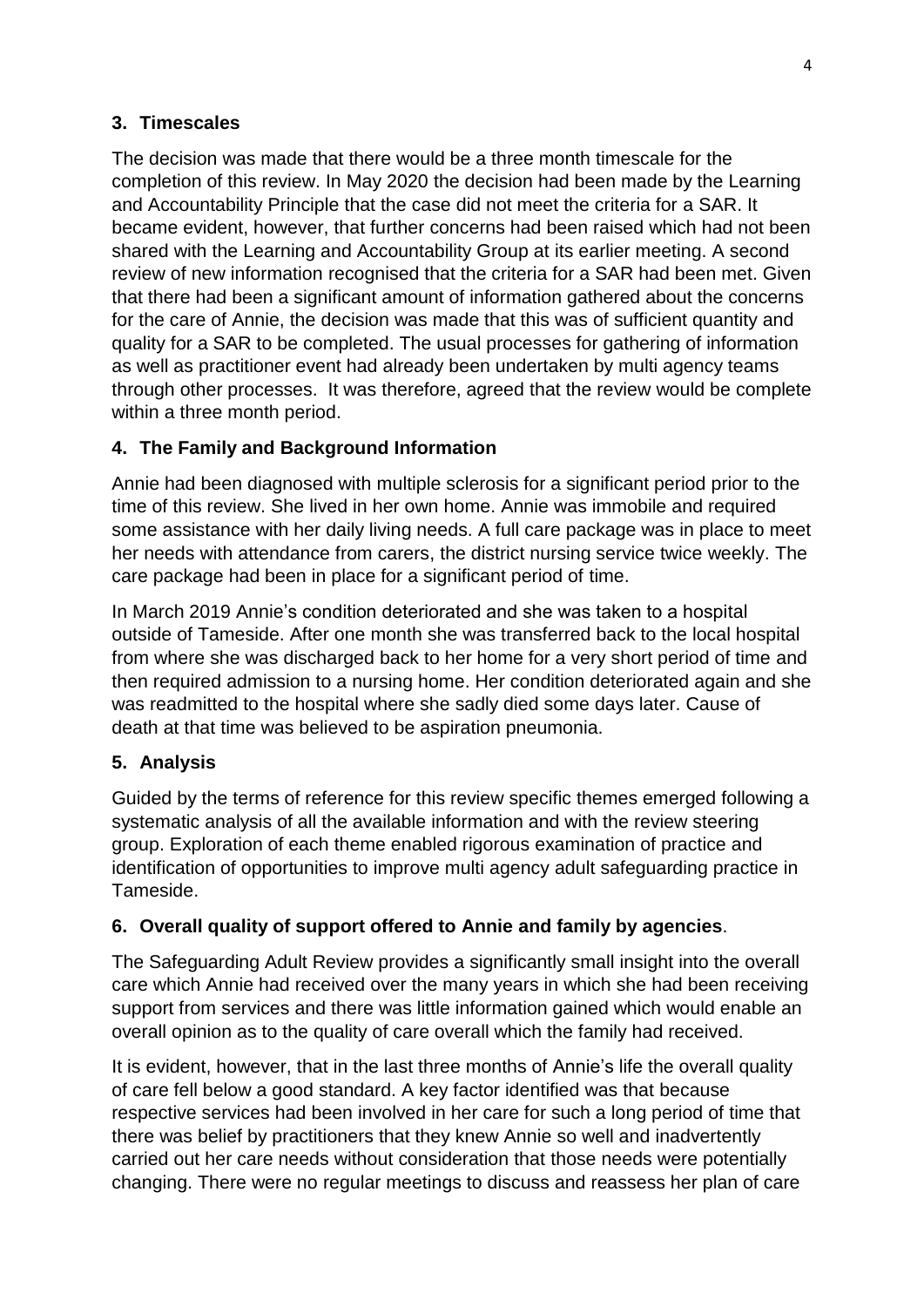on anything but an informal basis. The tasks which needed to be done were assessed as the task arose. There was little follow up to ensure that there was oversight of Annie's care or that the effectiveness of those interventions were monitored. There was confusion as to who was the lead agency for Annie's care.

#### **7. Communication**

There was clear evidence that there was significant sharing of information between practitioners who were undertaking tasks for Annie. Communication between practitioners was informal, however, and was not always recorded. Those who had cared for Annie for a long period accepted that any conversation about Annie's care would mean that it had been acted upon. Staff from agencies became comfortable in collaboratively meeting Annie's needs without recognition that those needs were changing. This resulted in advice being missed.

There is no evidence that there was a regular review of the effectiveness of interventions by all agencies being held. Sadly this practice continued with professionals until the time of her death.

#### **8. Record Holding**

The review identified that there was difficulty in agencies accessing information from each other's respective services with communication between practitioners largely using verbal communication rather than having a formal communication. Annie gave her own account of her health and care provision when she was admitted to a hospital external to the Tameside area rather than such information being transferred with her.

Hand held records were used by the agency providing carer support to Annie. Hand held paper health records, which are kept within the home of the client, have long been a feature of health care programmes for clients who have a long term chronic health condition. They aim to empower individuals and improve the communication between all those involved in their health care. They can also be used to identify additional health needs and contribute to improved treatment for individuals. Research, however has identified that there can be disadvantage to the service user if all agencies involved in the care do not have the same commitment to ensure that all information is documented within the hand held record.

Of significance and relevance to Annie once the episode of care had ceased or changed, there was no clarity as to which agency was responsible for ensuring that information within the record was transferred with the client and was not collected by agencies once they were no longer involved in the care. In the case of Annie hand held records were in place but were not transferred to the hospital when Annie was admitted. They were also not collected when Annie's care had ceased to be provided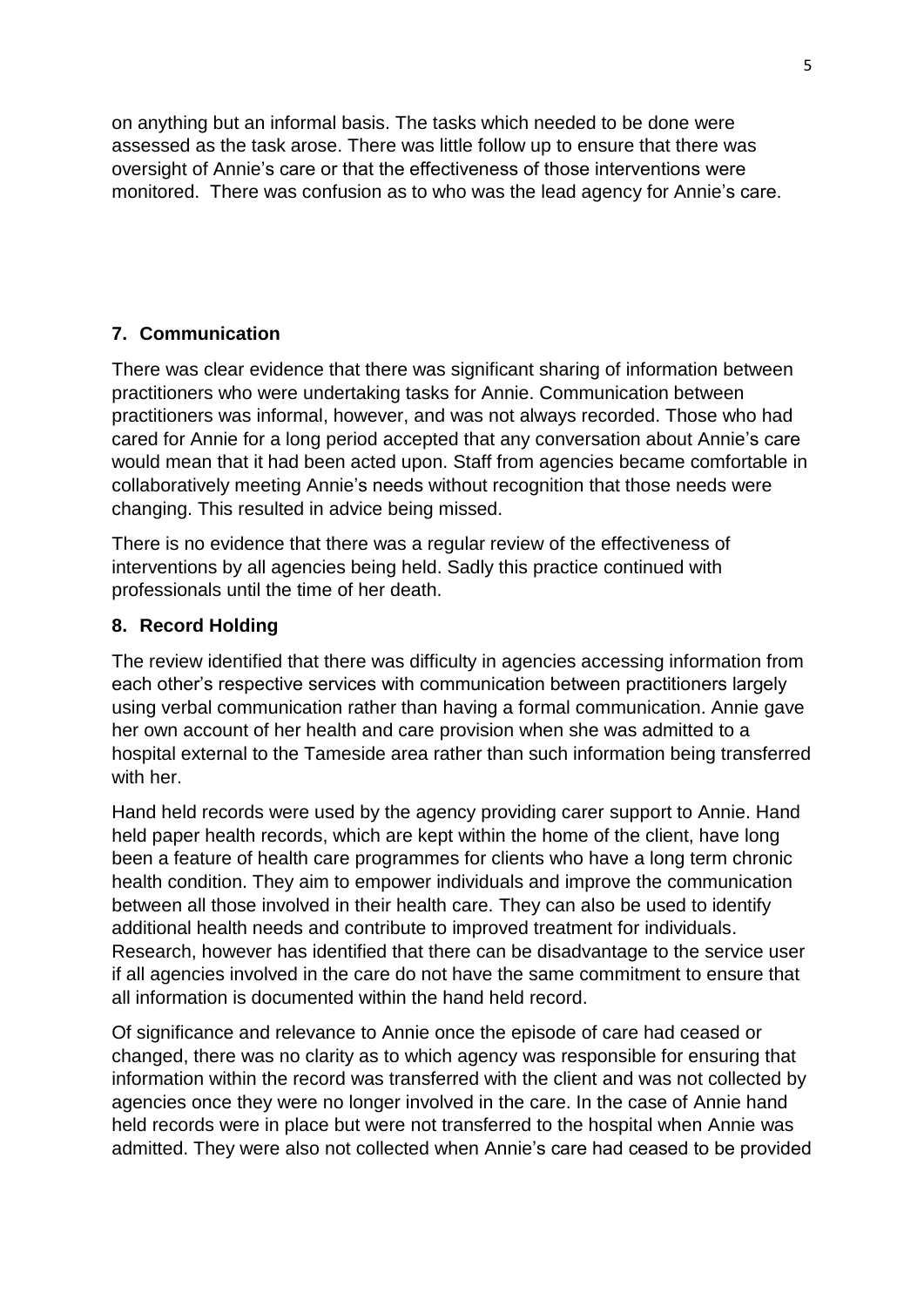by the carer agency. On Annie's death the family moved address and so the records became lost.

# **9. Discharge Planning Processes**

It was evident that the discharge plan for Annie which was devised in May 2019 by the ICFT was thorough in ensuring that her needs could continue to be met within her own home. There, does not appear to have been recognition, however, that there had been significant change in those care needs and a deterioration of her physical health.

A contemporaneous home visit was not made. There is also no indication that Annie had been asked as to where she would prefer her care needs to be met. It is unclear who was informed of Annie's discharge from hospital and whether the key practitioner provider, i.e. the care agency had been informed of Annie's discharge.

Unfortunately when Annie was discharged home from hospital it was clear within a few days that there was a need for alternative care provision to be made.

# **10.Systems for Sharing Information**

On admission to a hospital outside Tameside a safeguarding referral was made to Tameside Adult Social Care. This referral was not pursued by Tameside Adult Social Care and was closed. An anomaly for Tameside local authority is that referrals received are logged with the Safeguarding Board team who then monitor the progress of that referral. However, the alerting authority was external to Tameside and so were not aware that the safeguarding board would also need to be contacted.

# **11.Good Practice**

There is evidence that Annie's care needs were delivered and that some practitioners were working collaboratively to ensure that needs were met. The fundamental flaw which occurred consistently in the last 3 month period of Annie's life was that practitioners did not appear to have systems in place the review the effective of the interventions or to consider the progression of Annie's ill health and the need to review what had become standard practice for her. When assessments were required to be carried out by agencies who were not normally involved with her care, the suboptimal quality of care for Annie was highlighted.

# **12.Learning**

A number of key learning points for agencies who provide care to clients who have chronic health conditions have been identified in this safeguarding adult review.

Lack of communication between agencies as to the care which was being provided with no joint evaluation of its impact. Interventions were carried out on a routine basis. There was no evidence that her care was being appropriately evaluated.